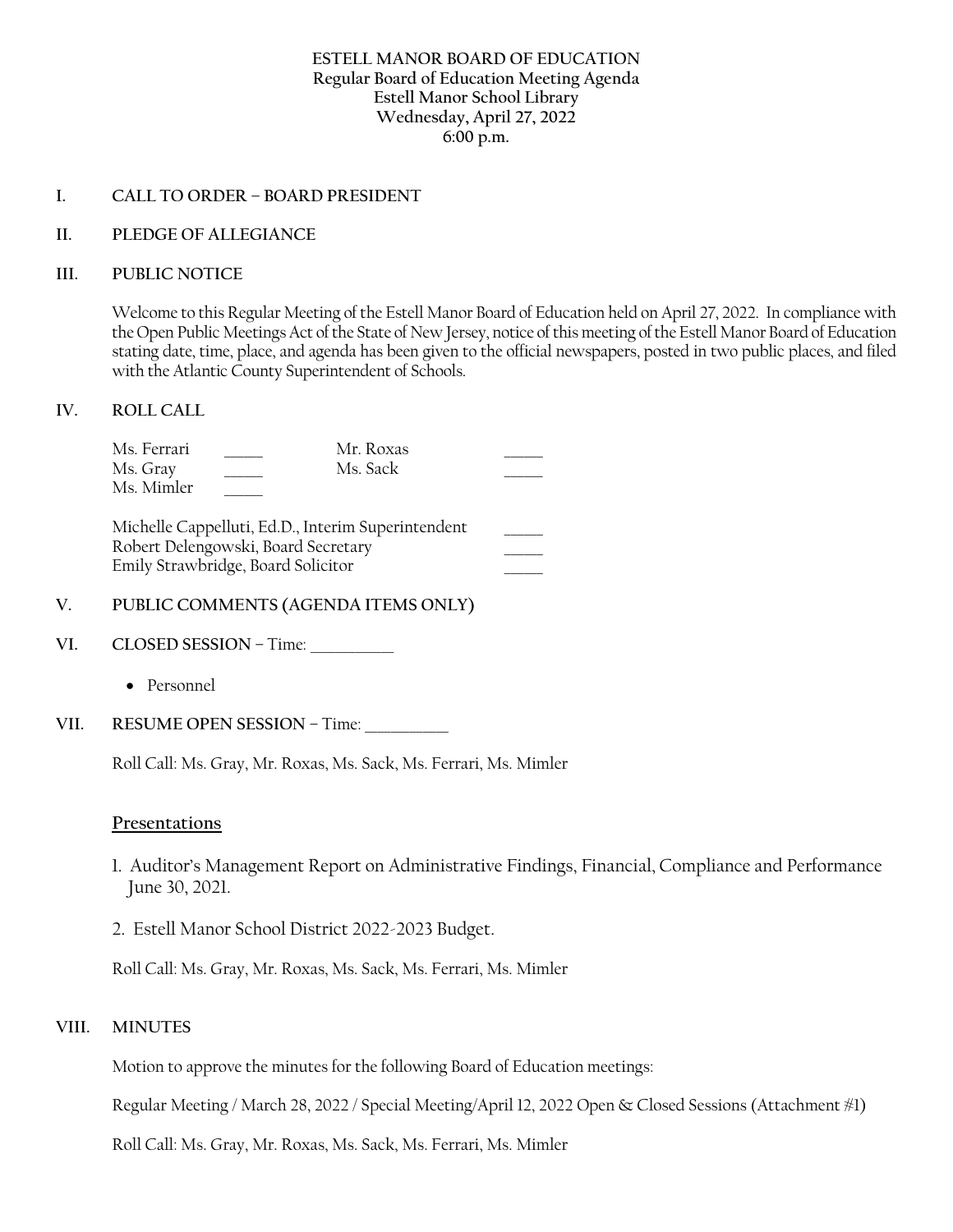### **IX. BUSINESS ADMINISTRATOR REPORT AND RECOMMENDATIONS**

A. Expenditures (Attachment #2)

Motion to approve the March 2022 expenditures in the amount of \$260,521.35 as certified by the School Business Administrator/Board Secretary.

Roll Call: Ms. Gray, Mr. Roxas, Ms. Sack, Ms. Ferrari, Ms. Mimler

B. Financial Reports (Attachment #3)

Motion to approve the Treasurer's Report and Board Secretary's Report for the month of March 2022.

Roll Call: Ms. Gray, Mr. Roxas, Ms. Sack, Ms. Ferrari, Ms. Mimler

C. Monthly Certification

Motion to accept the certification of the Business Administrator that pursuant to N.J.A.C. 23A:16.10(c)3, as of March 28, 2022 after review of the Secretary's Monthly Financial Reports (Revenue and Appropriations Sections), no major account or fund has been over-expended in violation of N.J.A.C.23A:16.10 (c)4, and there have been no changes in anticipated revenue sources and/or amounts so that sufficient funds are available to meet the District's financial obligations for the remainder of the fiscal year.

Roll Call: Ms. Gray, Mr. Roxas, Ms. Sack, Ms. Ferrari, Ms. Mimler

D. Corrective Action Plan

 Motion to accept the following Corrective Action Plan for the 2020-2021 School Year as per the Auditor's Management Report:

| <b>Recommendation</b> | <b>Corrective</b><br><b>Action Required</b> | <b>Method of</b><br>Implementation | <b>Person</b><br><b>Responsible for</b> | <b>Planned</b><br>Completion |
|-----------------------|---------------------------------------------|------------------------------------|-----------------------------------------|------------------------------|
| <b>Number</b>         | by The Board                                |                                    | Implementation                          | Date of                      |
|                       |                                             |                                    |                                         | Implementation               |
| 2021-01               | All purchase                                | SBA will ensure                    | <b>School Business</b>                  | April 2022                   |
| Purchase orders did   | orders should be                            | that no orders for                 | Administrator/Board                     |                              |
| not reflect all       | properly approved                           | goods and/or                       | Secretary                               |                              |
| required approvals    | and indicate that a                         | services are placed                |                                         |                              |
| and certification of  | district employee                           | until a requisition                |                                         |                              |
| receipt of goods      | has received the                            | is completed to                    |                                         |                              |
| and/or services.      | goods and/or                                | ensure available                   |                                         |                              |
| Purchases were made   | services. All                               | funds and a                        |                                         |                              |
| without proper        | purchases should                            | purchase order is                  |                                         |                              |
| encumbering of the    | be encumbered                               | processed to order                 |                                         |                              |
| funds to ensure       | prior to the goods                          | the goods and/or                   |                                         |                              |
| availability.         | and/or services                             | services. The                      |                                         |                              |
|                       | being ordered to                            | receiving copy of                  |                                         |                              |
|                       | ensure that funds                           | the purchase order                 |                                         |                              |
|                       |                                             | must be signed to                  |                                         |                              |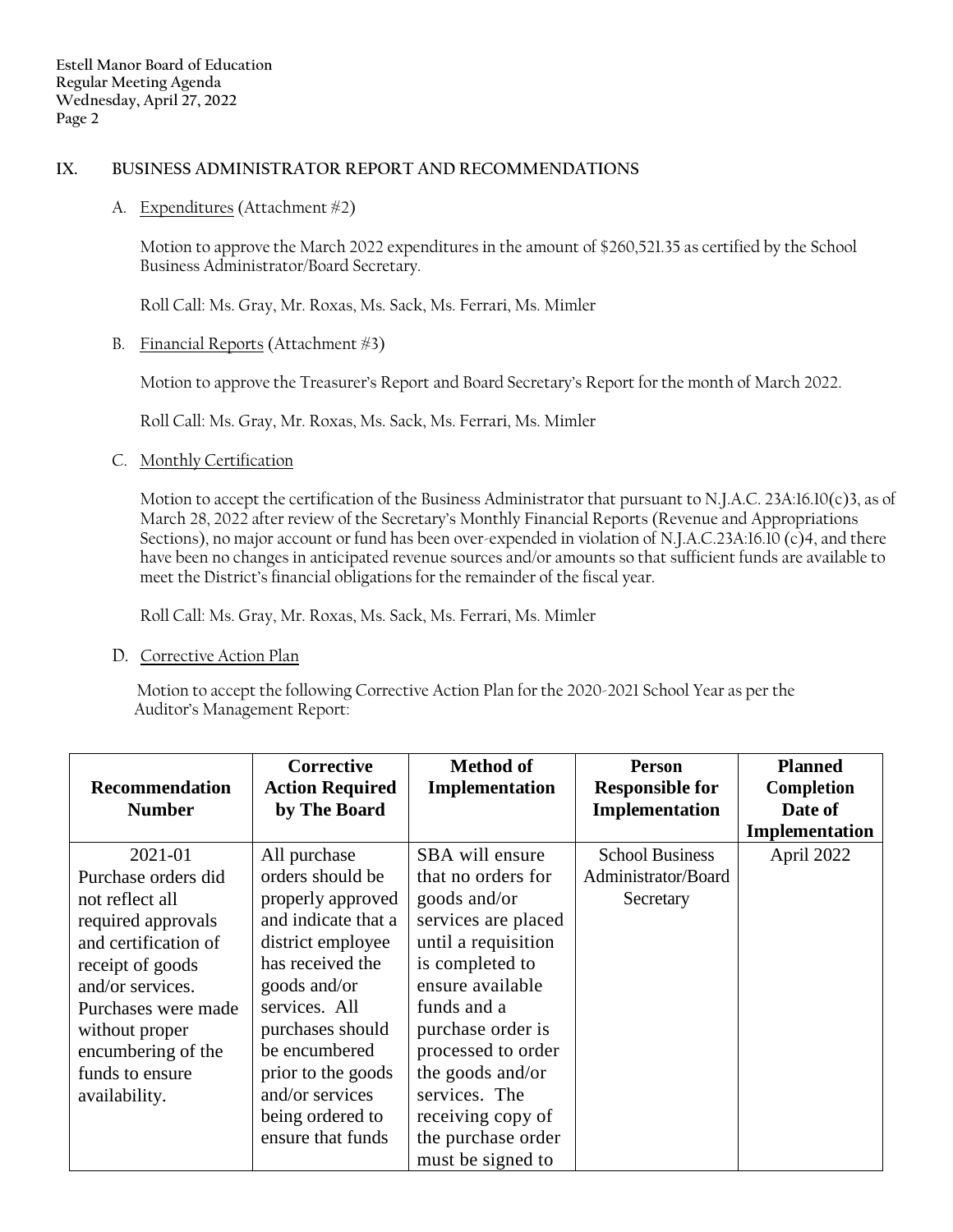| <b>Recommendation</b><br><b>Number</b>                                                                                                                                                                                                 | <b>Corrective</b><br><b>Action Required</b><br>by The Board                                                                                                                                                                                                             | <b>Method of</b><br>Implementation                                                                                                                                                                                                                                                         | <b>Person</b><br><b>Responsible for</b><br>Implementation  | <b>Planned</b><br>Completion<br>Date of<br>Implementation |
|----------------------------------------------------------------------------------------------------------------------------------------------------------------------------------------------------------------------------------------|-------------------------------------------------------------------------------------------------------------------------------------------------------------------------------------------------------------------------------------------------------------------------|--------------------------------------------------------------------------------------------------------------------------------------------------------------------------------------------------------------------------------------------------------------------------------------------|------------------------------------------------------------|-----------------------------------------------------------|
|                                                                                                                                                                                                                                        | are available<br>within the budget.                                                                                                                                                                                                                                     | verify receipt<br>before payment<br>will be made to the<br>vendor.                                                                                                                                                                                                                         |                                                            |                                                           |
| 2021-02<br>Serval purchase<br>orders were<br>misclassified and<br>charged to an<br>incorrect budget<br>account.                                                                                                                        | Purchase orders<br>should be review<br>and charge to the<br>appropriate<br>budget account<br>based upon the<br>Department of<br>Education's chart<br>of accounts.                                                                                                       | SBA will ensure<br>that purchase<br>orders are charged<br>to the correct<br>budget account<br>before the<br>purchase order is<br>processed and sent<br>to the vendor.                                                                                                                      | <b>School Business</b><br>Administrator/Board<br>Secretary | April 2022                                                |
| 2021-03<br>The district<br>transferred funds to<br>school administration<br>that on a cumulative<br>basis exceeded 10%<br>of the total amount of<br>the original budget<br>for school<br>administration<br>without proper<br>approval. | <b>Executive County</b><br>Superintendent<br>approval should<br>be request for any<br>transfer to an<br>advertised<br>administrative<br>account that is<br>cumulatively<br>more than 10% of<br>that amount.                                                             | SBA will ensure<br>that transfer<br>amounts do not<br>exceed the<br>maximum transfer<br>amount before any<br>transfers are made<br>and will obtain<br>approval from the<br><b>ECS</b> before<br>transfers are done<br>if those transfers<br>will exceed the<br>maximum transfer<br>amount. | <b>School Business</b><br>Administrator/Board<br>Secretary | April 2022                                                |
| 2021-04<br>The minutes did not<br>reflect the Board<br>Secretary certification<br>that there were no<br>budget over-<br>expenditures and that<br>sufficient funds were<br>remaining for the<br>fiscal year.                            | The Board<br>Secretary should<br>certify on a<br>monthly basis that<br>the records are in<br>agreement with<br>the Treasurer's<br>records, that there<br>were no over-<br>expenditures, and<br>that sufficient<br>funds remain in<br>the budget for the<br>fiscal year. | SBA will ensure<br>the following each<br>month: that<br>records agree to<br>the Treasurer's<br>records and that<br>the minutes certify<br>that there are no<br>over-expenditures<br>and that there are<br>sufficient funds for<br>the remainder of<br>the year.                            | <b>School Business</b><br>Administrator/Board<br>Secretary | April 2022                                                |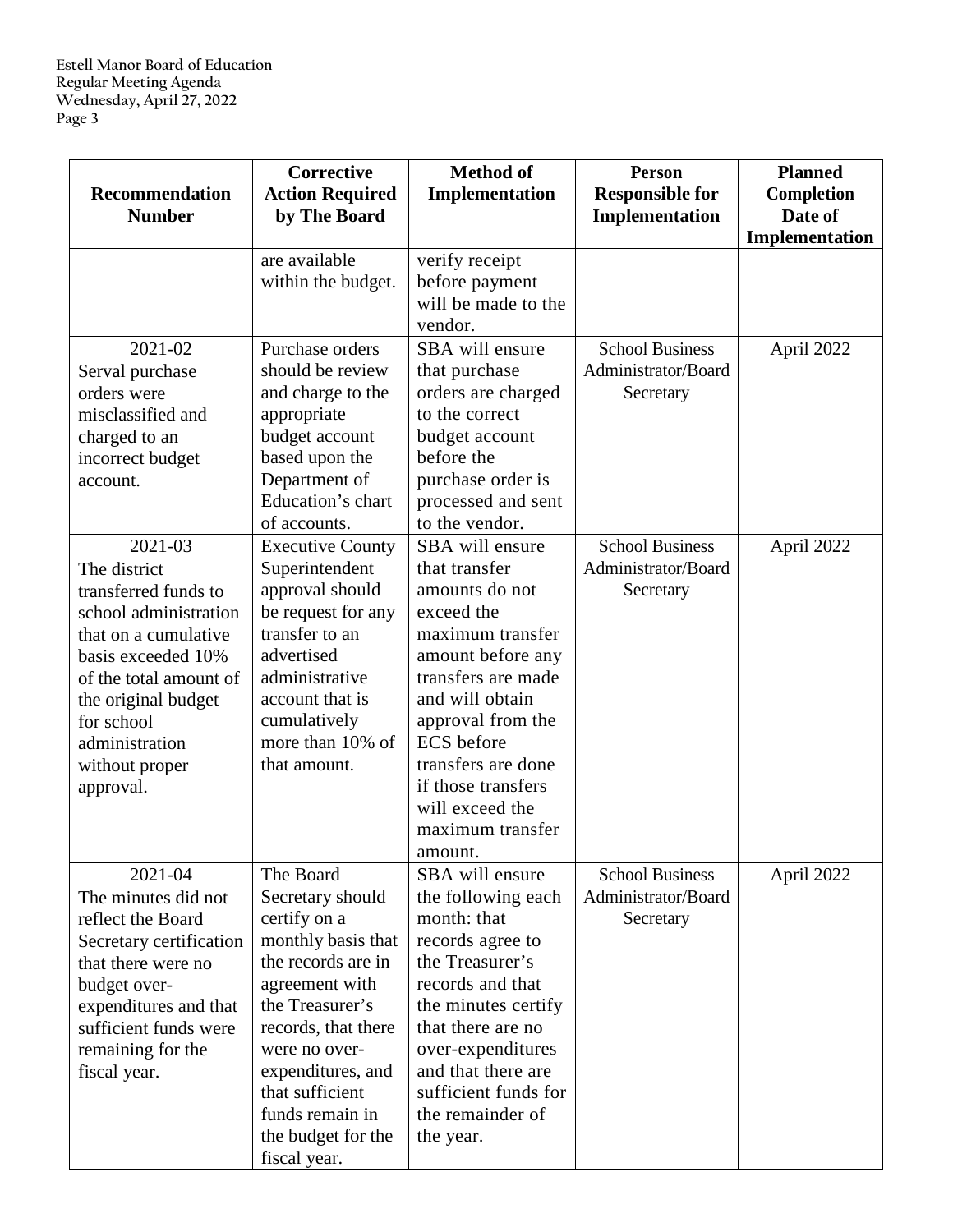| <b>Recommendation</b><br><b>Number</b>                                                                           | <b>Corrective</b><br><b>Action Required</b><br>by The Board                                                                                                                    | <b>Method of</b><br>Implementation                                                                                                                                                             | <b>Person</b><br><b>Responsible for</b><br>Implementation  | <b>Planned</b><br>Completion<br>Date of<br>Implementation |
|------------------------------------------------------------------------------------------------------------------|--------------------------------------------------------------------------------------------------------------------------------------------------------------------------------|------------------------------------------------------------------------------------------------------------------------------------------------------------------------------------------------|------------------------------------------------------------|-----------------------------------------------------------|
| 2021-05<br>Form 1099s were not<br>filed for the 2020<br>calendar year as<br>required by the IRS.                 | The district<br>should ensure that<br>Form 1099s are<br>filed each<br>calendar year in<br>accordance with<br>IRS regulations.                                                  | SBA will ensure<br>that 1099s are<br>completed and<br>filed each year by<br>the end of January.                                                                                                | <b>School Business</b><br>Administrator/Board<br>Secretary | February 2022                                             |
| 2021-06<br>Requests for<br>reimbursement were<br>not requested for<br>several months during<br>the current year. | The Board<br>Secretary should<br>request the<br>biweekly TPAF<br>reimbursements<br>after each payroll.                                                                         | SBA will ensure<br>that TPAF<br>reimbursement<br>requests are<br>completed after<br>each payroll.                                                                                              | <b>School Business</b><br>Administrator/Board<br>Secretary | February 2022                                             |
| 2021-07<br>Pay to play<br>documentation was<br>not obtained as<br>required by New<br>Jersey statutes.            | The district<br>should ensure that<br>vendors that meet<br>the threshold<br>established by the<br>state statutes are<br>in compliance<br>with the pay to<br>play requirements. | SBA will ensure<br>that proper pay to<br>play<br>documentation is<br>received from all<br>vendors exceeding<br>the statutory<br>threshold before<br>orders are place<br>with those<br>vendors. | <b>School Business</b><br>Administrator/Board<br>Secretary | April 2022                                                |

## **Chief School Administrator: Date:**

# **Board Secretary/School Business Administrator: Date:**

Roll Call: Ms. Gray, Mr. Roxas, Ms. Sack, Ms. Ferrari, Ms. Mimler

E. Audit for the 2020-2021 School Year (Packet will be provided at Board meeting)

Motion to accept the Audit for the 2020-2021 School Year.

Roll Call: Ms. Gray, Mr. Roxas, Ms. Sack, Ms. Ferrari, Ms. Mimler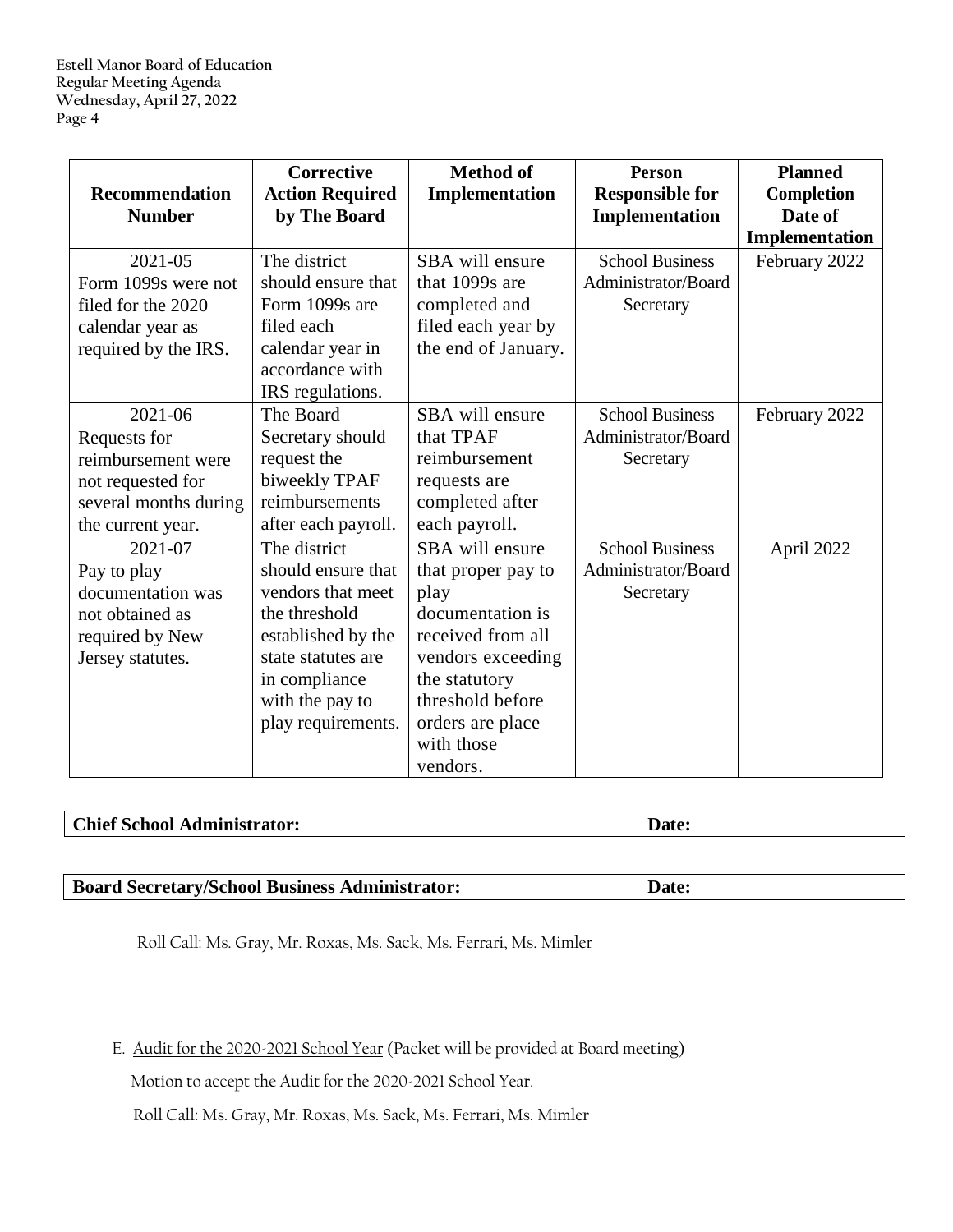## F. Bank Signor Update (Attachment#4)

 Motion to approve Robert Delengowski, Business Administrator/Board Secretary to replace Jonathan Houdart as a bank signor for Estell Manor Board of Education, as per the attached resolution.

Roll Call: Ms. Gray, Mr. Roxas, Ms. Sack, Ms. Ferrari, Ms. Mimler

## **X. SUPERINTENDENT REPORT AND RECOMMENDATIONS**

*All Personnel items are made by the recommendation of the Superintendent.*

A. Professional Development

Motion to ratify the following staff member:

| <b>PROGRAM</b><br><b>NAME</b> | <b>VENDOR</b> | <b>DATE</b> | <b>STAFF</b> | <b>STAFF</b><br><b>NAME</b> | <b>EVENT</b><br>COST | <b>TOTAL COST</b> |
|-------------------------------|---------------|-------------|--------------|-----------------------------|----------------------|-------------------|
| Just Words<br>Wilson          | Virtual       | 4/13/2022   |              | Sonya<br>De Lucca           | \$325.00             | \$325.00          |

Roll Call: Ms. Gray, Mr. Roxas, Ms. Sack, Ms. Ferrari, Ms. Mimler

## B. Personnel

 1. Motion to regretfully approve the resignation of Charles Morgenweck with the last day of employment begin June 30, 2022, having served the Estell Manor School District with 22 years of service. (Attachment#5)

Roll Call: Ms. Gray, Mr. Roxas, Ms. Sack, Ms. Ferrari, Ms. Mimler

 2. Motion to approve Summer Enrichment Program and all associated actives for the incoming first through eighth grade students from July 5 - July 28, 2022. (Attachment#6)

Roll Call: Ms. Gray, Mr. Roxas, Ms. Sack, Ms. Ferrari, Ms. Mimler

3. Motion to approve the job description for Summer Program Coordinator. (Attachment#7)

Roll Call: Ms. Gray, Mr. Roxas, Ms. Sack, Ms. Ferrari, Ms. Mimler

4. Motion to approve the following staff appointments and salaries as listed:

| <b>STAFF MEMBER</b> | <b>POSITION</b>          | <b>DATE</b>                   | <b>SALARY</b>                         |
|---------------------|--------------------------|-------------------------------|---------------------------------------|
|                     | Part time custodian      | <b>TRD</b>                    | $$14.50 \text{ p/h}$                  |
| Delilah Hoyos       | Substitute               | 5/16/2022                     | <b>Approved Sub Rate</b>              |
| <b>TBD</b>          | Program Coordinator      | July 1, 2022-June 30,<br>2023 | $\frac{1}{200}$ (Grant Funded)        |
| <b>TBD</b>          | <b>Summer Enrichment</b> | July 5-July 28, 2022          | <b>EMSD</b> contracted hourly<br>rate |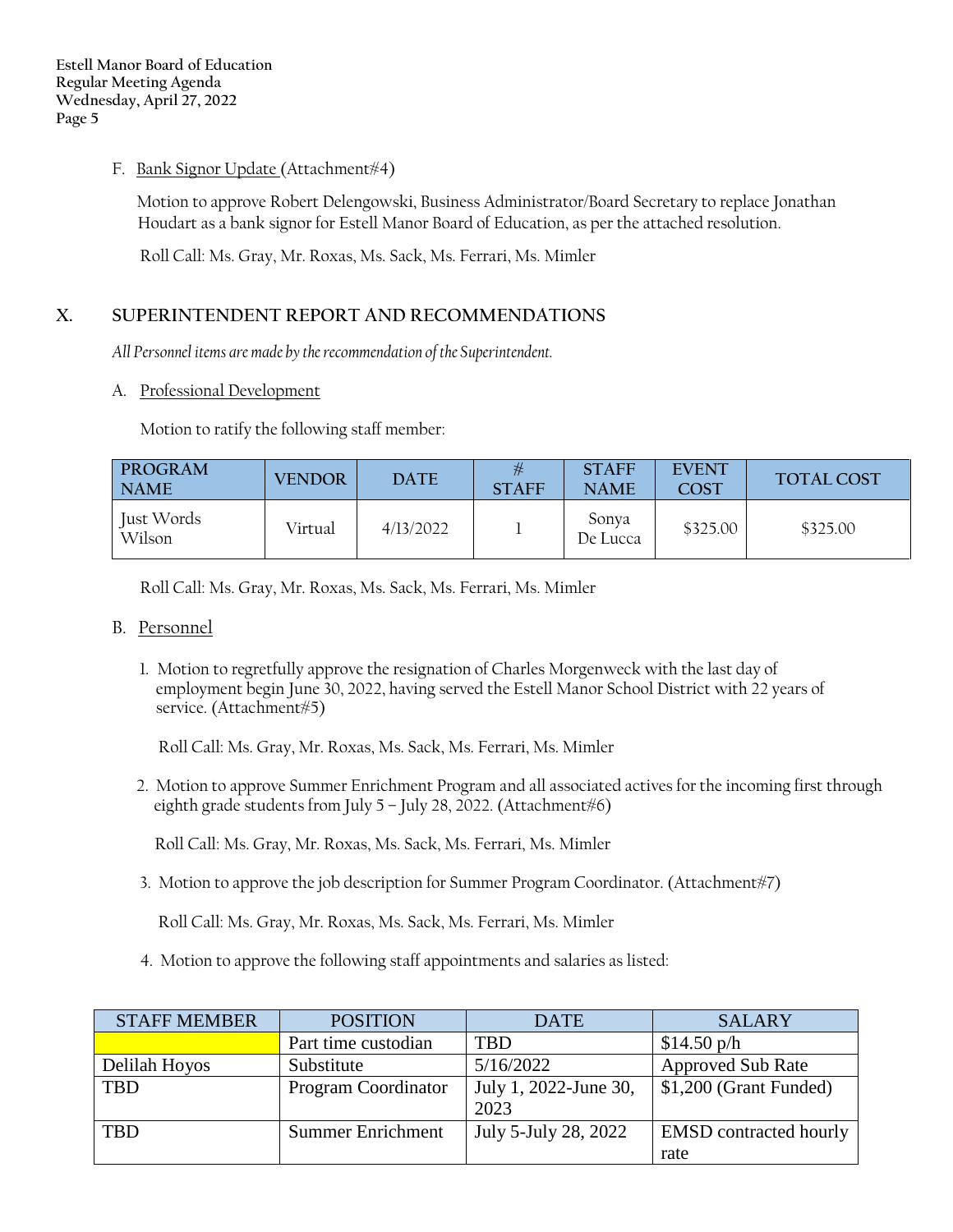| <b>TBD</b> | <b>Summer Enrichment</b> | July 5-July 28, 2022 | <b>EMSD</b> contracted hourly |
|------------|--------------------------|----------------------|-------------------------------|
|            |                          |                      | rate                          |
| <b>TBD</b> | <b>Summer Enrichment</b> | July 5-July 28, 2022 | <b>EMSD</b> contracted hourly |
|            |                          |                      | rate                          |
| <b>TBD</b> | <b>Summer Enrichment</b> | July 5-July 28, 2022 | <b>EMSD</b> contracted hourly |
|            |                          |                      | rate                          |

Roll Call: Ms. Gray, Mr. Roxas, Ms. Sack, Ms. Ferrari, Ms. Mimler

C. Use of Facilities (Attachment#8)

 Motion to approve use of facility grounds and placement of portable toilets for ALS Greater Philadelphia Chapter bike ride on Saturday, June 11, 2022 9 AM to Noon.

Roll Call: Ms. Gray, Mr. Roxas, Ms. Sack, Ms. Ferrari, Ms. Mimler

D. 2022-23 School Year Calendar (Attachment#9)

Motion to approve to the 2022-23 school year calendar.

Roll Call: Ms. Gray, Mr. Roxas, Ms. Sack, Ms. Ferrari, Ms. Mimler

E. Revised Safe Return Plan (Attachment#10)

Motion to approve Revised Safe Return Plan updated March 2022.

Roll Call: Ms. Gray, Mr. Roxas, Ms. Sack, Ms. Ferrari, Ms. Mimler

## **XI. PUBLIC COMMENTS**

## **XII. ANY OTHER PERTINENT INFORMATION THAT MAY BE BROUGHT BEFORE THE BOARD**

**XII.** ADJOURNMENT – Time:

Roll Call: Ms. Gray, Mr. Roxas, Ms. Sack, Ms. Ferrari, Ms. Mimler

## **INFORMATIONAL:**

1. Dates to Remember

| <b>DATE</b>  | <b>EVENT</b>              |
|--------------|---------------------------|
| May 2-6 2022 | Teacher Appreciation Week |